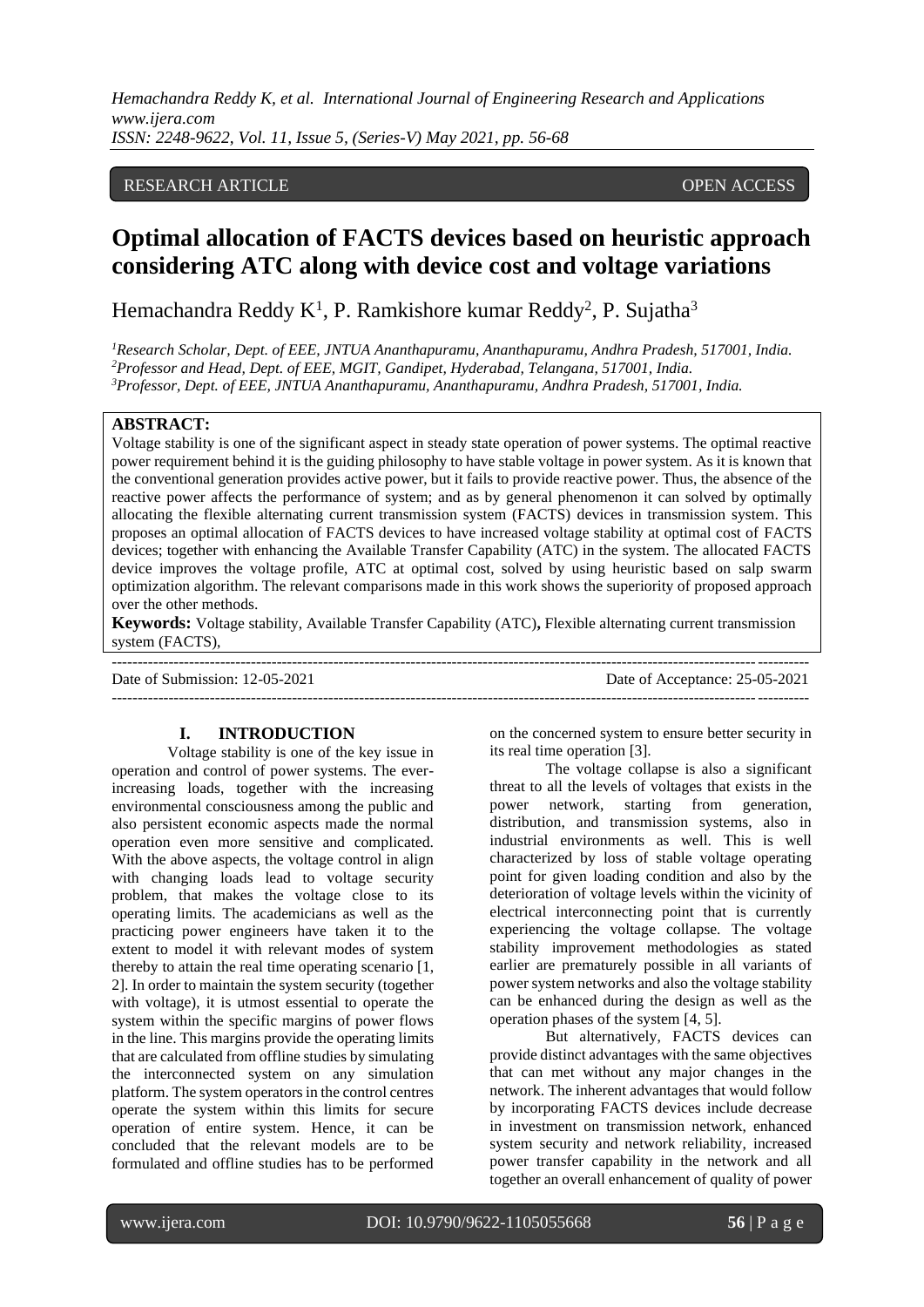delivered at the receiving end [6]. To be specific this studies are more focused to operate the device well within the operating limits. The performed studies must compare and contrast all the available FACTS

Here in this work the ATC is evaluated using continuation power flow along with Real Code genetic algorithm for optimal allocation of SVC and TCSC considering the voltage profile and the thermal limits. The proposed method is tested on IEEE -14 and 24-bus reliability test network [7]. In this paper, by placing the FACTS devices the ATC is increased by using TCSC with fast algorithm and the applied method is tested on IEEE 30 bus system [8]. In this work the FACTS such as TCSC and SVC is placed in the system to increase the total transfer capability and it is observed that the TCSC is superior than SVC [9]. In this paper novel method is used for ATC calculation using the active power distribution factor that is based on exact circle equation without considering the thermal limits and is tested on IEEE 30 bus network [10]. A hybrid neural and bees algorithm is used to evaluate the ATC by optimal placement of UPFC FACTS controller, the proposed method shows significant reduction in losses and improvement in ATC [11].

In this work the ATC is evaluated using continuation power flow along with Cat swarm optimization for optimal allocation of SVC and TCSC considering the voltage profile and the thermal limits. The proposed method is tested on IEEE -14 and 24-bus test network [12]. The author has proposed a novel method for ATC calculation by using fuzzy modelling for large power system and it is tested on IEEE -24 bus test network [13].To evaluate the ATC and voltage stability the author has proposed the sensitivity approach by optimally placing the FACTS devices. The proposed approach is simulated in the power world simulator [14].

# **II. SIGNIFICANCE OF AVAILABLE TRANSFER CAPABILITY:**

The transfer capability refers to the existing not utilized transfer capability that is available for making transactions with the participants with market. It is accurate and can be estimated which includes margins for transmission, this remails as the key factor for congestion management and planning of transmission system. The placement and location of optimal size of FACTS device is to increase the ATC of network. As network voltage variation is considered as one of the objective, the FACTS device in the lines will ensure the increase of ATC across the lines and hence the less congestion in the system. Hence for this two reasons the voltage variations and ATC has been considered as objectives in the formulated problem. Also, the FACTS device cost is also taken into consideration, such that the allocation is made at the significant

devices in terms of individual voltage stability margin it can provide in the system, at the outlay of performance with ATC, voltage stability and device costs were analyzed in this work.

reduction in cost together with the network transfer capability and voltage variation.

The ATC can be explained through the algebraic equation as given below:

## **ATC=TTC-TRM-CBM-ETC**

Where, TTC is Total Transfer Capability, TRM is Transfer Reliability Margin, CBM is Capacity Benefit Margin and ETC is Existing Transmission Commitments,

The evaluation of ATC for given configuration with transaction as depicted by the sensitivity imposed on the system with other variables of interest.

The corresponding value of ac power transfer distribution factors (ACPTDFs) for determination of static ATC greater precisely is obtained from the following equation as given below in Eqn. (1).  $ACPTDF_{i,j,mn}$ 

= [ <sup>2</sup> , … , , +1 … , ] [] −1 [ 0 . . . +1 0 . . . −1 0 ] (1)

## **III. MODELLING OF FACTS DEVICES:**

In the proposed approach, three types of FACTS controllers are used, they are one shunt compensator (SVC) and the series compensator (TCSC) and finally the series-shunt compensator (UPFC); has been used. The mathematical modelling of above mentioned three devices is given below

## *3.1 Modelling of SVC*

To regulate the voltage at any bus the SVC can be employed. This devices topology is simple with a fixed capacitor in parallel with the reactor controlled by a thyristor. By nature, SVC perform as reactive power generating or absorbing device to improve the voltage profile in the power system network [15]. According to Fig. 1, the actual current drawn by the

SVC is  
\n
$$
I_{SVC} = jB_{SVC}V_k
$$
\nThe reactive power injected at bus k is given as  
\n
$$
Q_{SVC} = Q_k = -V_k^2 B_{SVC}
$$
 (3)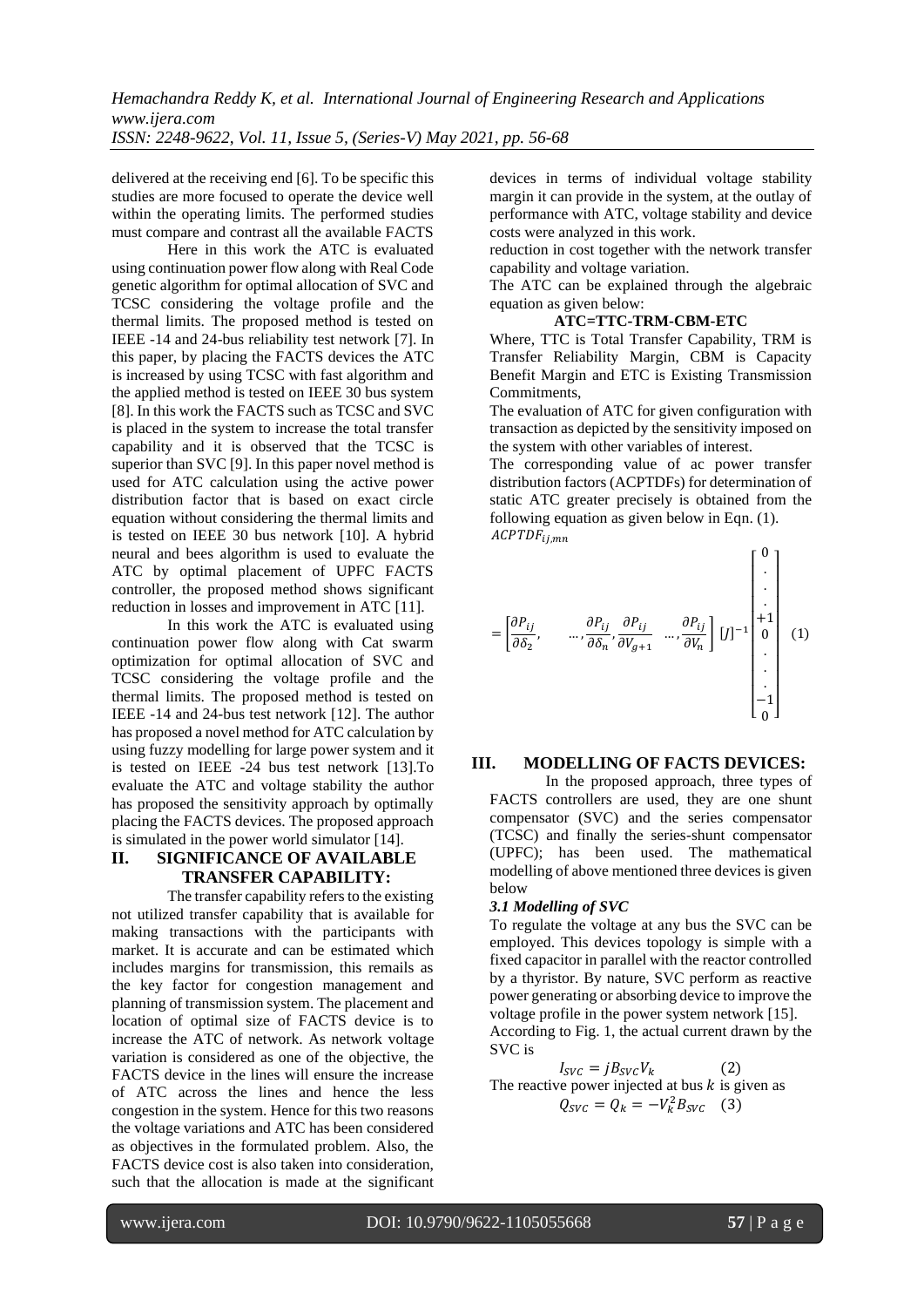

**Figure 1** Equivalent Circuit of SVC

#### *3.2 Modelling of TCSC*

TCSC is usually a series reactance which is used to control the amount of real power within the limits [15]. The TCSC model with changing reactance  $X_{TCSC}$  is given Fig. 2



**Figure 2** Equivalent Circuit of TCSC

The admittance matrix of the variable TCSC compensator is given equation by

$$
\begin{bmatrix} I_i \\ I_j \end{bmatrix} = \begin{bmatrix} jB_{ii} & jB_{ij} \\ jB_{ji} & jB_{jj} \end{bmatrix} \begin{bmatrix} V_i \\ V_j \end{bmatrix} \quad (4)
$$

For capacitive operation, the equations has

$$
B_{ii} = B_{jj} = \frac{1}{X_{TCSC}}
$$
 (5)  

$$
B_{ij} = B_{ji} = -\frac{1}{X_{TCSC}}
$$
 (6)

For inductive operation, equations signs will be changed.

## *3.3 Modelling of UPFC*

The Unified Power Flow controller (UPFC) is series-shunt controller, and the corresponding equivalent is shown in Fig. 3. The synchronous sources as depicted in the figure, depict the basic Fourier voltage-series components within the UPFC as given in [15, 16].



**Figure 3** Equivalent Circuit of UPFC

The expression for complex form of voltage sources in UPFC in terms of voltage limits and phase angles are as given below:

 $V_{eR} = E_{eR} (cos \delta_{eR} + j sin \delta_{eR})$ Where the  $E_{eR}$  and  $\theta_{eR}$  are the voltage limits  $(E_{eR min} \le E_{eR} \le E_{eR max})$  and phase angles  $(0 \le$  $\delta_{eR} \leq 2\pi$ ) of shunt compensation

 $V_{cR} = E_{cR} (cos \delta_{cR} + j sin \delta_{cR})$  (8) Where the  $E_{CR}$  and  $\theta_{CR}$  are the voltage limits  $(E_{cR min} \le E_{cR} \le E_{cR max})$  and phase angles  $(0 \le$  $\delta_{cR} \leq 2\pi$ ) of series compensation

# **IV. DESCRIPTION OF MSSA METHOD**

The recently proposed SSA algorithm is considered for optimization with single and multiple objectives with same algorithm i.e., Multi-objective Salp Swarm Algorithm MSSA [17]. Recently, this algorithm has been well received by the researches in various domains, and especially in energy systems, many works has been reported in the literature [18-21]. With this, the authors are much inspired to implement and test this algorithm for the formulated problem in this work. In the literature, mathematical models of behaviour of swarming are very limited [22-23].

Furthermore, no significant mathematical pattern of the salp swarms is available for the optimization problems, even though bee, ants and fish swarms have been commonly modelled and used to solve problems with optimisation. The very first model of salp chains for optimisation problems involving the swarming and evolution of salps for the subsequent iterations are discussed here.

The population is first divided into two classes, leaders and followers, in order to mathematically model the salp chains. The chief is the salp on the front of the chain while the remaining salps are known as followers. Similar to other techniques, salp positions are defined as ndimensional search areas, where for any given problem n is the number of variables. The swarm guides swarm, and the search follows each other, and the search engines are followed (and the leader is indirectly). The salp locations are stored in matrix, and later retrieved for subsequent iterations.

#### **V. PROBLEM FORMULATION**

Here in this work, the diverse objectives were considered for determining the optimal allocation of various FACTS devices that are considered. The objective functions include the FACTS device cost, voltage variation and ATC that are optimized with respect to system/apparatus operational constraints that are modelled as follows: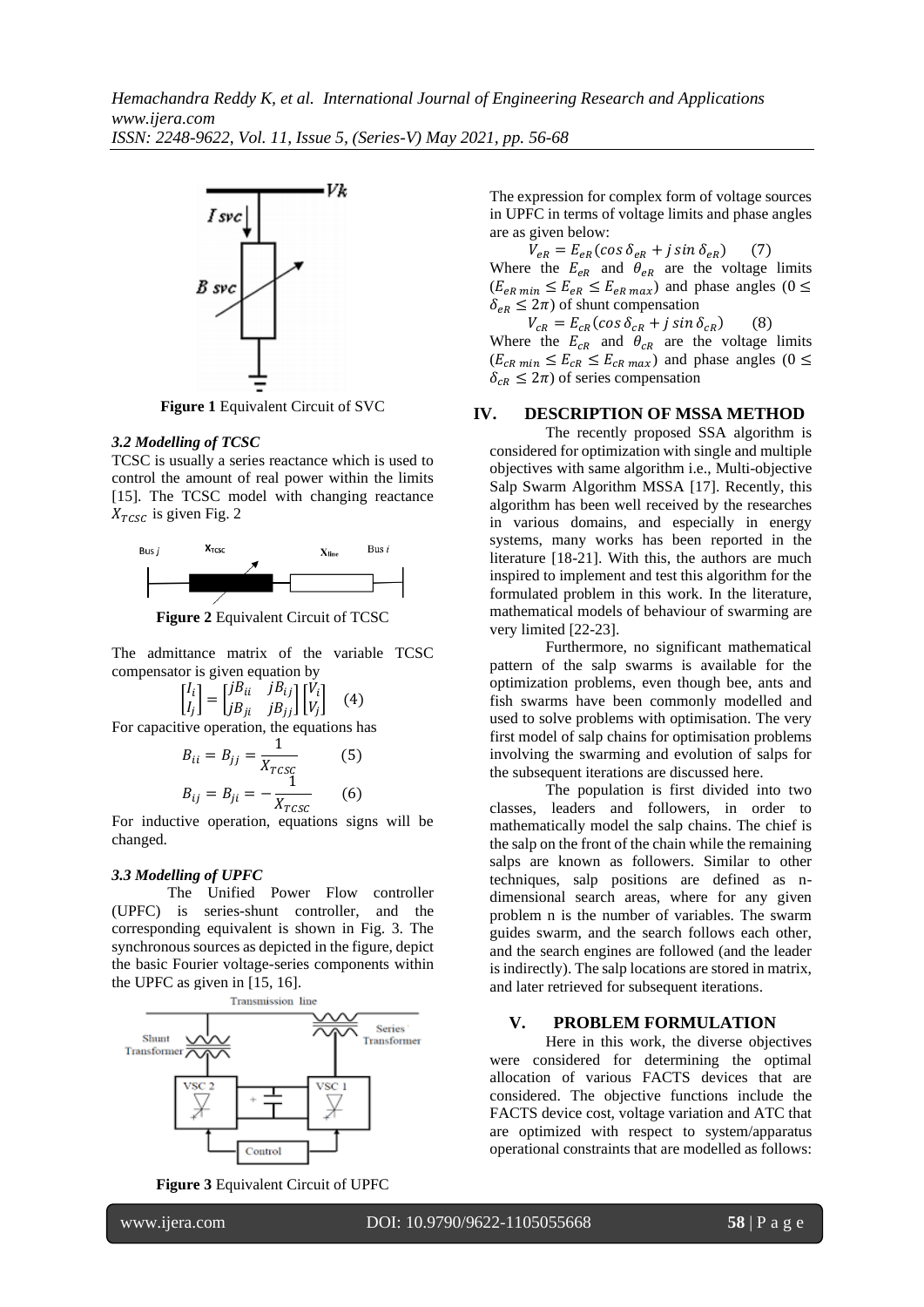

**Figure 4** Procedure for evaluating ATC for given configuration and placement of individual FACTS device

## *5.1 Objective functions*

*a. Minimization of FACTS Investment cost*

The investment cost of individual FACTS devices are modelled as quadratic equations as function of its capacity for different FACTS devices [24] as given below in Eq.  $(9)$  to  $(11)$ .

$$
Cost_{SVC} = 0.0003s^2 - 0.3051s + 127.38
$$
 (9)  
\n
$$
Cost_{TCSC} = 0.0015s^2 - 0.7130s
$$

$$
+ 153.75 \t(10)
$$
  
\n
$$
Cost_{UPFC} = 0.0003s^2 - 0.2691s
$$
  
\n
$$
+ 188.22 \t(11)
$$

 $Cost_{SVC}$  is the cost of SVC device expressed in US  $\frac{S}{KVar}$ ,  $Cost_{TCSC}$  is the cost of TCSC device expressed in US  $\frac{K}{V}$ ar and  $Cost_{UPFC}$  is the cost of TCSC device expressed in US \$/KVar.

As with the corresponding equations, it can be inferred that cost of UPFC is far superior when compared to SVC device. These cost functions were taken for corresponding sub-cases for individual optimization of sizing the respective FACTS device. *b. Minimization of voltage variation (MVV):*

The minimization of variations in voltage is taken as another objective, where the voltage profile is brought near to unity, such that the effective square of the difference between bus voltages to unity must be reduced. The corresponding objective can be mathematically expressed as given below in Eq. (12).

$$
Voltage variation = \sum_{i=1}^{N_b} (1 - V_i)^2 \quad (12)
$$

*c. Maximization of Available Transfer Capacity (ATC):*

As the last objective ATC is considered because the installed capacity will be reduced and gives flexibility to change the system. It can be modelled mathematically by the following equation.

$$
P_{ij,mn}^{max} = \begin{cases} \frac{Limit_{ij}^{max} - P_{ij}}{ACPTDF_{ij,mn}} & ; ACFTDF_{ij,mn} > 0\\ \infty (infinite) & ; ACFTDF_{ij,mn} = 0\\ \frac{-Limit_{ij}^{max} - P_{ij}}{ACPTDF_{ij,mn}} & ; ACFTDF_{ij,mn} < 0 \end{cases}
$$
(13)

$$
ATC_{mn} = min\{P_{ij,mn}^{max} \; ij \in N_b\} \tag{14}
$$
  
5.2 Constraints:

# *i. Load flow equations*

The Newton-Rapson method to solve the load flow equations were found to be more efficient due to its quadratic convergence characteristics; and hence applied for large power system networks. The net power injection at any bus  $i$  can be expressed in admittance form as follows [15]

$$
P_i - jQ_i = V_i^* I_i = V_i^* \sum_{j=1}^{N_b} Y_{ij} V_j
$$
 (15)

Where  $P_i$  and  $Q_i$  are the real and reactive power injections at bus  $i$ ; with  $I_i$  being the current entering into bus *i* having voltage  $V_i$ . Assume the network has  $N_b$  number of buses. Now expressing the voltage and admittance in their polar form results in the following expressions for  $P_i$  and  $Q_i$  respectively.

$$
P_i = \sum_{j=1}^{N_b} |V_i||V_j||Y_{ij}| \cos(\phi_{ij} + \delta_j - \delta_i)
$$
 (16)  

$$
Q_i = -\sum_{j=1}^{N_b} |V_i||V_j||Y_{ij}| \sin(\phi_{ij} + \delta_j - \delta_i)
$$
 (17)

The above equations of  $P_i$  and  $Q_i$  represent a set of nonlinear simultaneous algebraic equations at each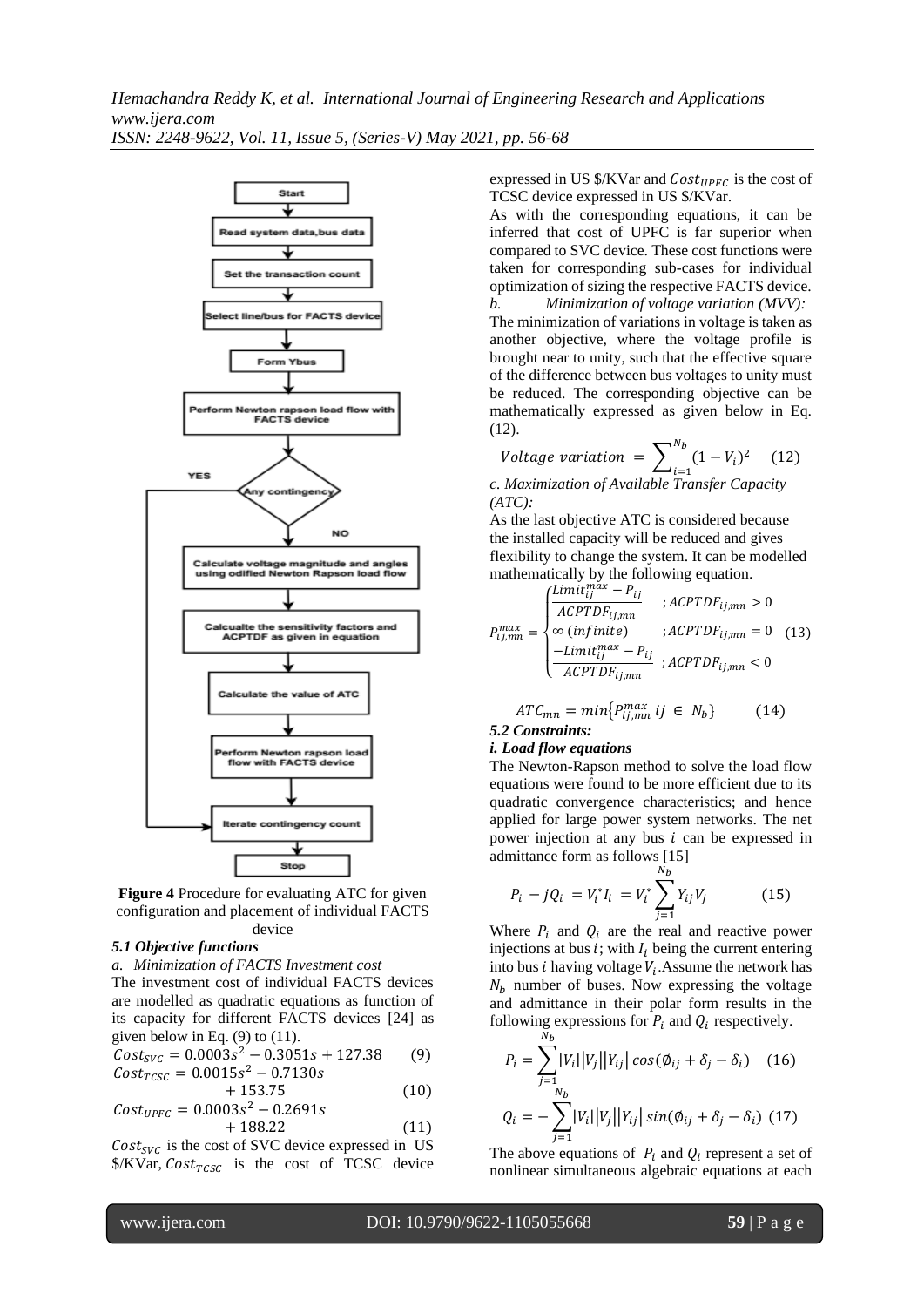bus in the network, that are to be satisfied for steady state operation of system.

## *ii. Generation and load balance:*

As a result of above, the net power balance in both real and reactive power must be satisfied with regard to the operational point of system. The corresponding balance in powers can be expressed as given in Eq. (18) and (19).

$$
\sum_{i=1}^{N_g} P_{Gi} - \sum_{j=1}^{N_b} P_{Li} - P_{Loss} = 0
$$
 (18)  

$$
\sum_{i=1}^{N_g} Q_{Gi} - \sum_{j=1}^{N_b} Q_{Li} - Q_{Loss} = 0
$$
 (19)

#### *iii. Power generation limits:*

The operational generation from each generator must be within the corresponding limits of the generator, and the respective limits for generations for each generator can be expressed as given in Eq. (20)

$$
P_{Gimin} \le P_{Gi} \le P_{Gimax} \quad i = 1, 2, \dots, N_g \quad (20)
$$
\n*iv. Operational limits of FACTS devices*\nThe operating limits of SVC is given as

 $Q_{SVC,min} \leq Q_{SVC} \leq Q_{SVC,max}$  (21) The operating limits of TCSC is given as

 $X_{TCSC,min} \leq X_{TCSC} < X_{TCSC,max}$  (22) Where  $X_L$  reactance of transmission line in p.u; and  $X_{TCSC}$  is the additional reactance due to placing TCSC in the line. Similarly, the operating limits of UPFC is given as

$$
Q_{UPFC,min} \leq Q_{SVC} \leq Q_{UPFC,max}
$$
 (23)  
*v. Voltage limits*

The bus voltages in the networks should be constrained to operate within the minimum and maximum values as given below in Eqn. (24).

$$
V_{i,min} < V_i < V_{i,max} \quad i \in N_{line} \tag{24}
$$
\n*vi. Line current limits*

The line flows must be within the thermal limits of the conductor, the corresponding limiting constraint must be satisfied as given below in Eqn.  $(25)$ .

**VI.** 
$$
I_{L,j} < I_{j,max} \, j \in N_{line}
$$
 (25) **PROPOSED METHODLOGY FOR CALCULATING THE ATC WITH OPTIMAL ALLOCATION OF FACTS DEVICES:**

The calculation of ATC is made according to the procedure as depicted in Fig. 4. At first the load flow subroutine is defined for evaluating the steady state behaviour of interconnected network with FACTS device. The ATC values were calculated for various configurations with FACTS being placed at different locations to find the optimal location and rating as well. The combinations were implemented according to the MSSA algorithm, to find the optimal location of FACTS devices. The SVC, TCSC and UPFC devices were taken into consideration as discussed earlier.

In this work, the MSSA algorithm is used for optimizing the size and location in order to minimize the real power loss and to improve voltage profile by placing the FACTS devices. The proposed method is tested and implemented on MATLAB 2020, 12 GB RAM, i5 processor personal computer. The IEEE 30 bus system [25] comprises of 6 generators with 24 loads, 4 transformers interconnected with 41 transmission lines. In the same way, the IEEE 57-bus system [26] comprises of only 4 generating units with the 3 synchronous compensation systems, having the 50 loads interconnected by 80 transmission lines and 06 tap changing transformers. In this work, the SVC is varied from−100 to 100 MVAR, TCSC is varied from – 0.  $8X_L$  to 0.  $2X_L$ , where  $X_L$  is the reactance of the transmission line in p.u; and lastly the UPFC is varied from 2 to 10 MVAR and 30 to 350 MVAR for IEEE 30 and 57 bus system respectively.

## **VII. RESULTS & DISCUSSION**

The following are the simulation case studies performed on the test systems by considering one device at a time as given below for both of the 30 bus and 57-bus systems.

*Case 1: 30-bus system*

*Case 1a: Allocation of SVC Case 1b: Allocation of TCSC Case 1c: Allocation of UPFC*

#### *Case 2: 57-bus system*

*Case 2a: Allocation of SVC Case 2b: Allocation of TCSC* Case 2c: Allocation of UPFC

The above combinations were simulated on MATLAB with relevant subroutines defined for individual load flow evaluations for each of FACTS devices and the corresponding conditionals for taking care of constraints as listed in the corresponding Section-5.2. All the above subcases were separately simulated considering one FACTS device at a time. The simulation results for individual device is given in Table 1, 2 and 3 respectively, that has been evaluated for other two of the optimization techniques i.e., MSSA, MOPSO and NSGA-II. All the objectives including the ATC has been evaluated and has been tabulated at each FACTS device in the corresponding tables. In order to show the significance of proposed approach to obtaining the feasible solution, it has been compared with other approaches as well.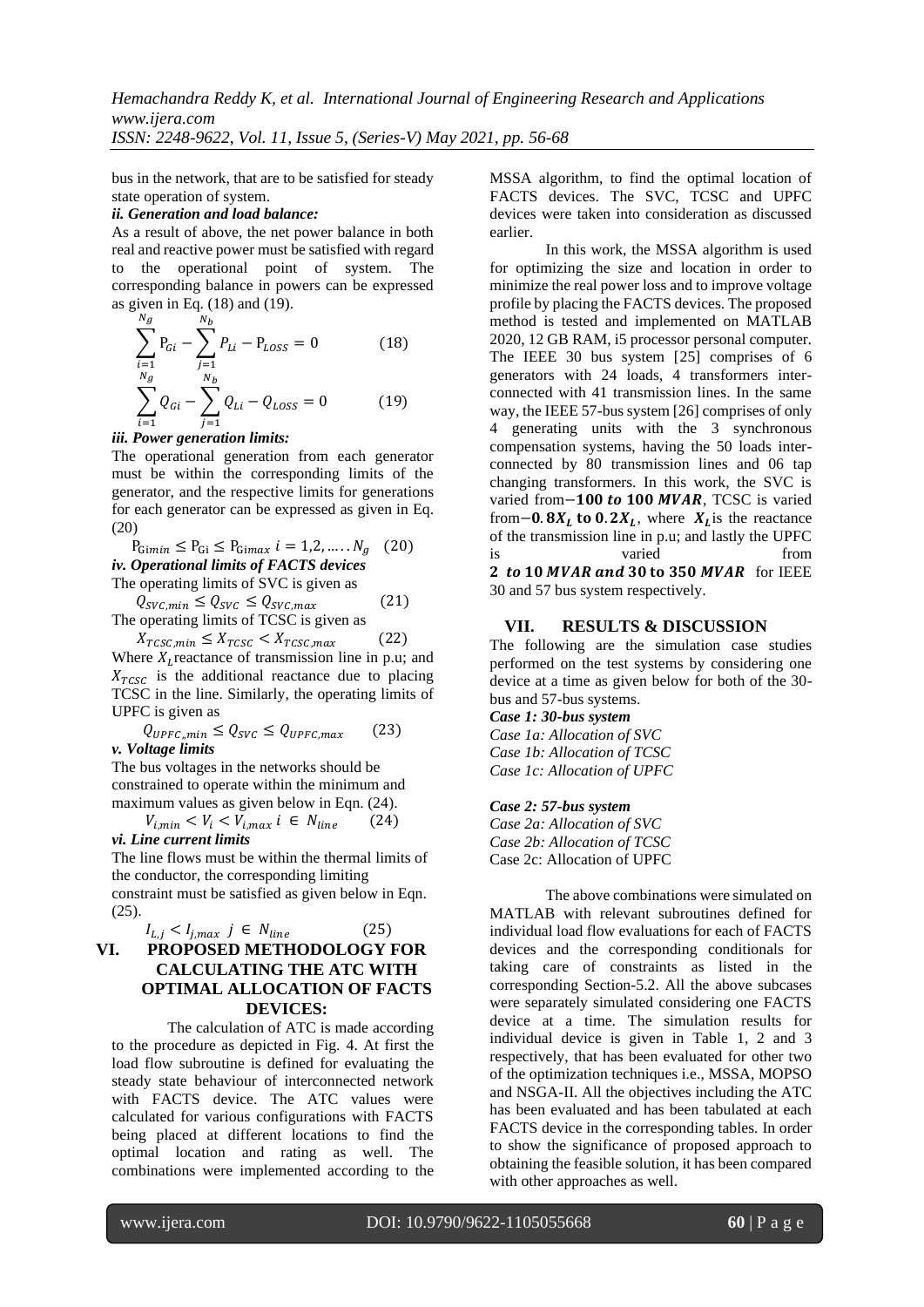From the obtained pareto fronts for individual device for 30 bus system as shown in Fig. 5 (a), 5 (c) and 5 (e) for SVC, TCSC and UPFC, similarly for 57 bus system Fig. 5 (b), 5 (d) and 5 (f) respectively. It is seen that the solution space is highly constrained and hence the objective space is also confined to limited region as shown in corresponding figures. The voltage profiles obtained

for each of the device allocated for each of method is also given in Fig. 6 obtained for 30 bus system and in Fig. 7 for 57 bus system better understanding. From the obtained profiles it is seen that the proposed MSSA approach has resulted in better convergence than other methods used for comparison.

| System                | Method       | $Cost$ (\$/Mvar) | <b>MVV</b><br>(p.u.) | <b>ATC</b><br>(MW) | Location | Rating |
|-----------------------|--------------|------------------|----------------------|--------------------|----------|--------|
| IEEE 30 bus<br>system | <b>MSSA</b>  | 99.87            | 0.024252             | 18.1857            |          | $+100$ |
|                       | <b>MOPSO</b> | 99.89            | 0.023804             | 18.1052            | 17       | $+100$ |
|                       | $NSGA-II$    | 117.06           | 0.024684             | 18.1102            | 17       | 35     |
| IEEE 57 bus<br>system | <b>MSSA</b>  | 108.09           | 0.148028             | 14.3333            | 27       | 68     |
|                       | <b>MOPSO</b> | 117.06           | 0.138918             | 13.4334            | 28       | 35     |
|                       | $NSGA-II$    | 109.16           | 0.148028             | 14.3333            | 27       | 64     |

## **Table 1:** Objective function values with allocation of SVC

**Table 2:** Objective function values with allocation of TCSC

| System                | Method       | $Cost$ (\$/Mvar) | <b>MVV</b> | <b>ATC</b> | Line   | Rating     |
|-----------------------|--------------|------------------|------------|------------|--------|------------|
|                       |              |                  | (p.u.)     | (MW)       | number |            |
| IEEE 30 bus<br>system | <b>MSSA</b>  | 153.44           | 0.247555   | 18.2025    | 33     | $-0.42556$ |
|                       | <b>MOPSO</b> | 153.59           | 0.246666   | 19.3742    | 8      | $-0.21081$ |
|                       | NSGA-II      | 153.59           | 0.256988   | 22.5687    | 9      | $-0.21993$ |
| IEEE 57 bus<br>system | <b>MSSA</b>  | 152.97           | 0.428858   | 13.2014    | 19     | $-1.08466$ |
|                       | <b>MOPSO</b> | 153.10           | 0.432935   | 13.6924    | 26     | $-0.90275$ |
|                       | NSGA-II      | 153.13           | 0.420445   | 13.3933    | 30     | $-0.86586$ |

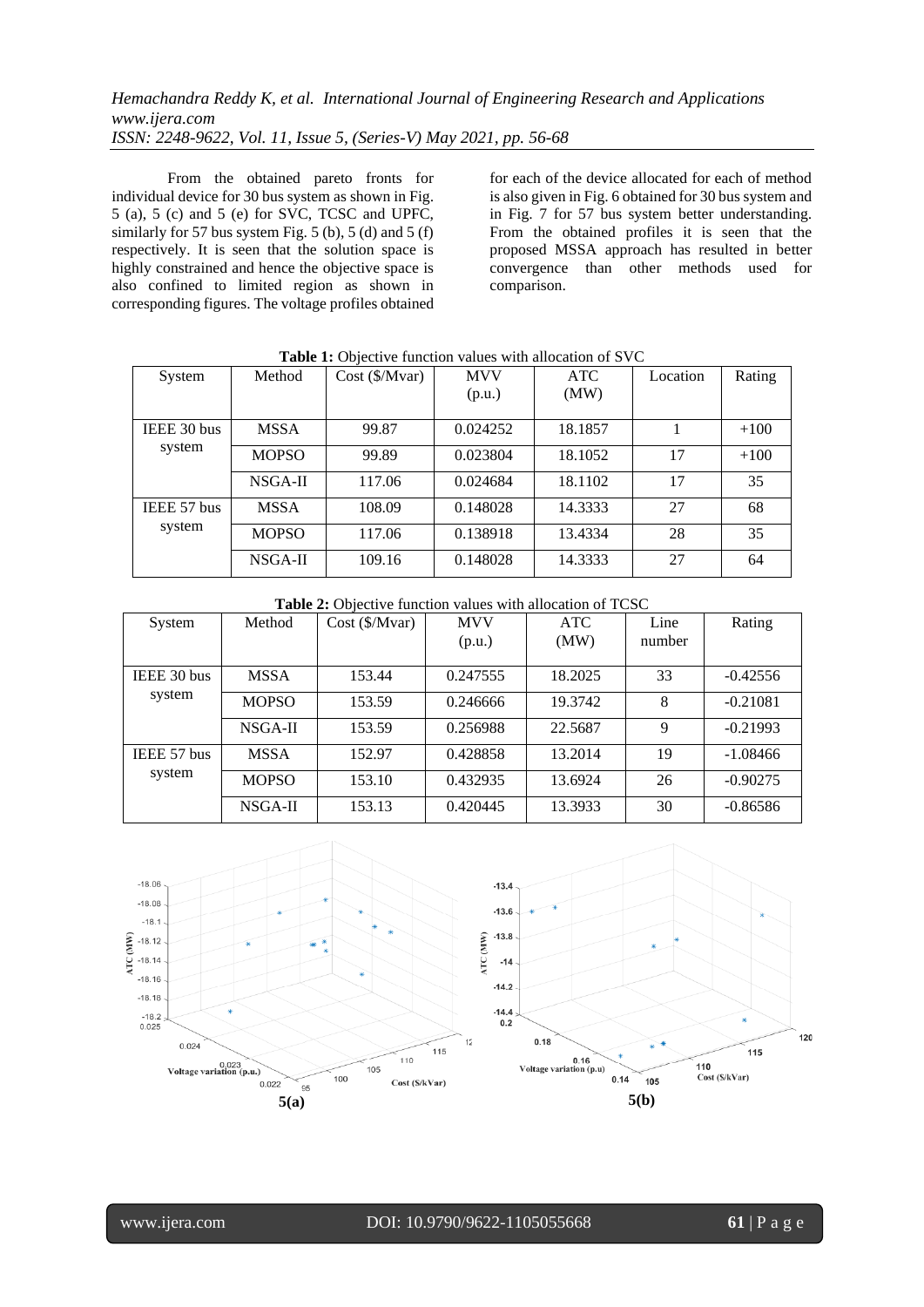

**Fig. 5** Pareto fronts obtained by proposed method for IEEE 30 and 57 bus systems

Now, the similar implementation was carried out on other larger system, namely 57-bus system. Even though the loading levels are similar to the earlier system, the nature of system so diverse when compared to the former. Hence to test the validity of proposed approach this system has been selected. A separate subroutine for this system is defined and the corresponding subroutines for each device is simulation and the obtained solutions are tabulated in Table 1, 2 and 3 for all the approaches separately; the corresponding pareto's were shown in Fig. 5 (b), 5 (d) and 5 (f) respectively.

The solutions depicted for such larger system has comparatively larger ratings of FACTS device irrespective of loading conditions. The same

tendency was witnessed in other approach as well. This confirms that the proposed approach is compatible for any system irrespective of loading level and diverse nature of geographical spread. The ATC obtained can still be enhanced if the cost is not considered as one of objective, but the cost factor is not enhancing the ATC beyond a certain value as it has to strive for minimum cost as possible. From the obtained pareto fronts of both the test systems it can be concluded that the objective space so constrained depending on the operating region and rating specifications of the considered FACTS device. Hence, in this work such highly constrained problem has been considered and solution approach was proposed and compared.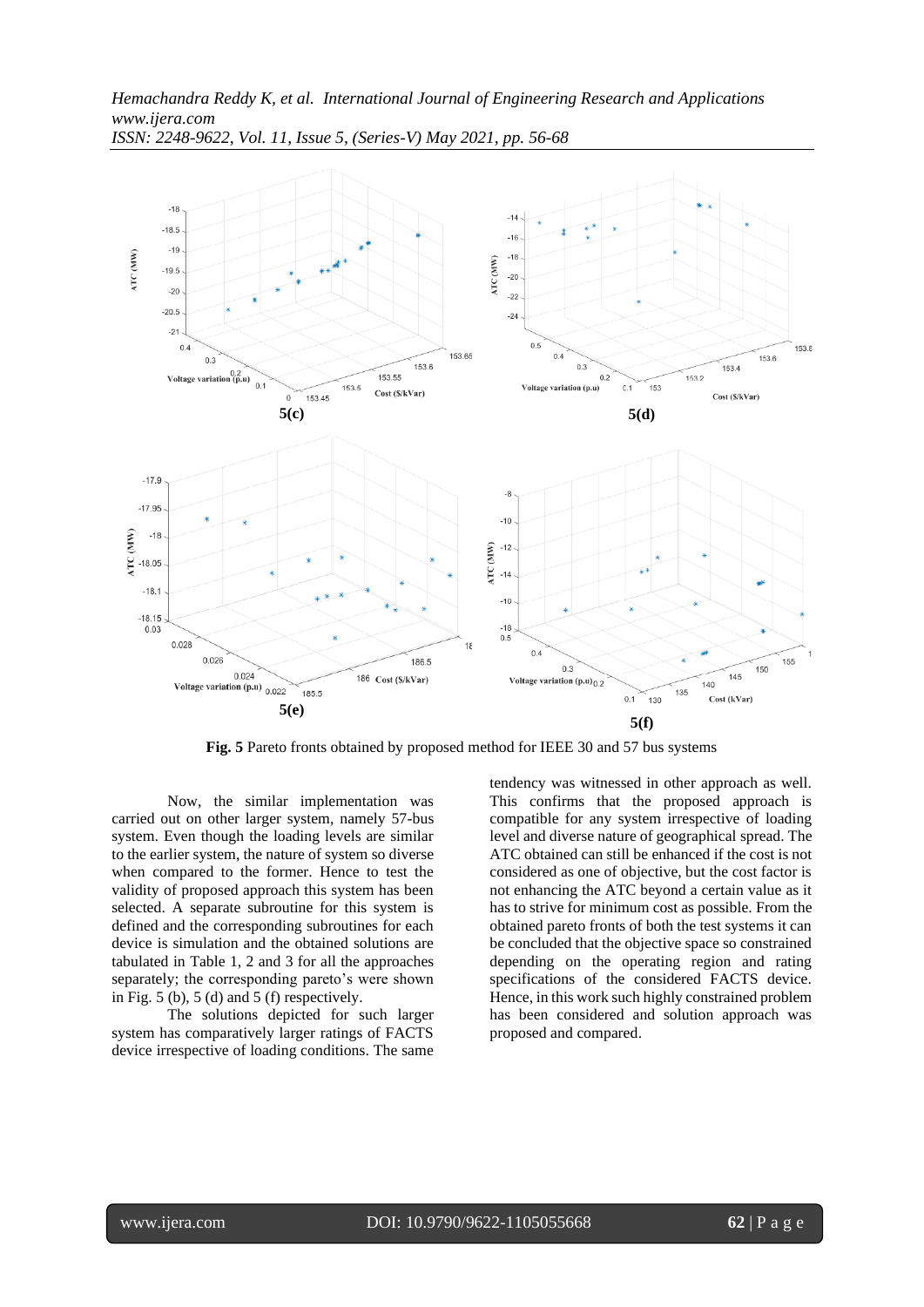



**Fig. 6** Voltage profiles for SVC, TCSC and UPFC for IEEE 30 bus network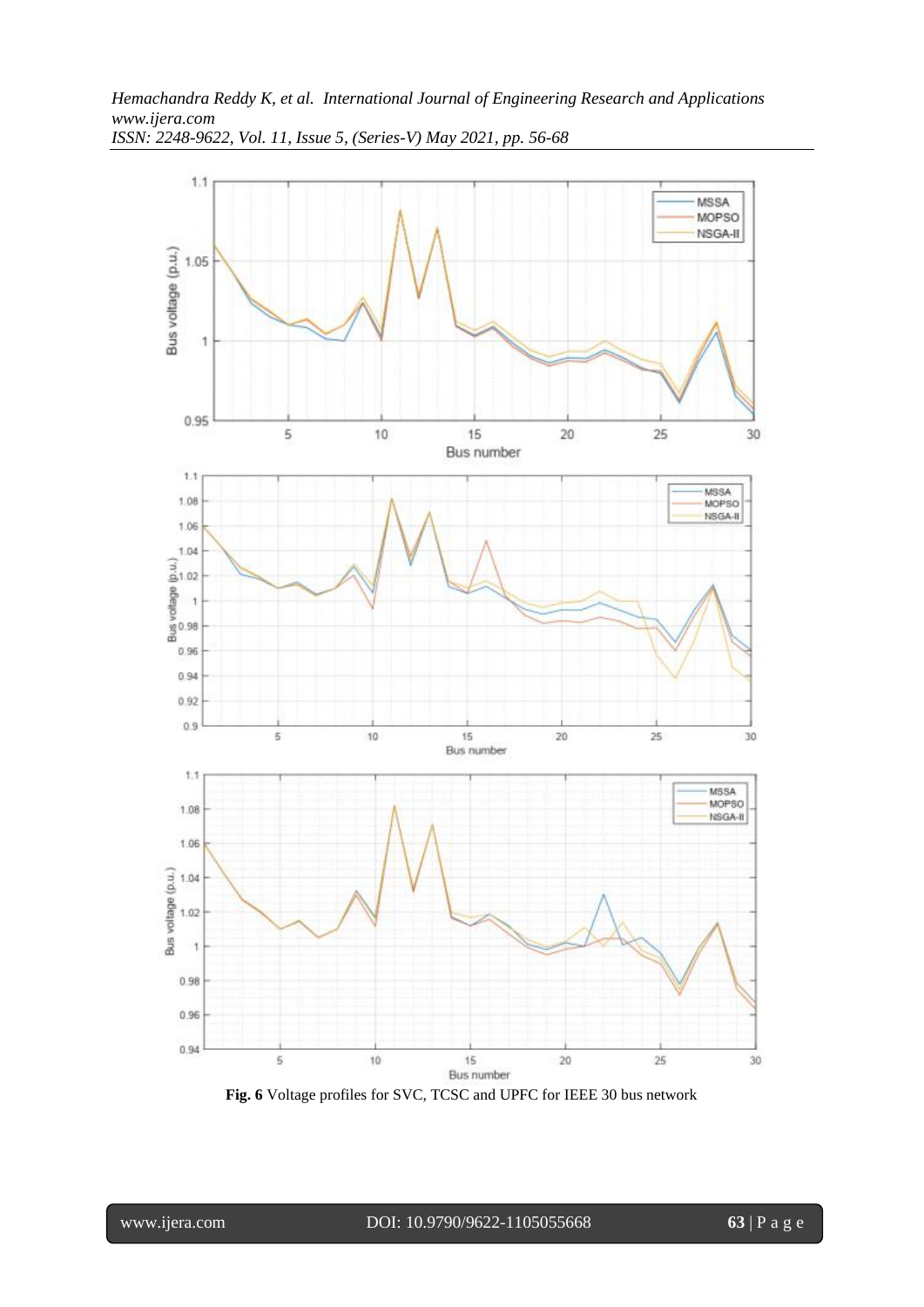

**Fig. 7** Voltage profiles for SVC, TCSC and UPFC for IEEE 57 bus network

l

www.ijera.com DOI: 10.9790/9622-1105055668 **64** | P a g e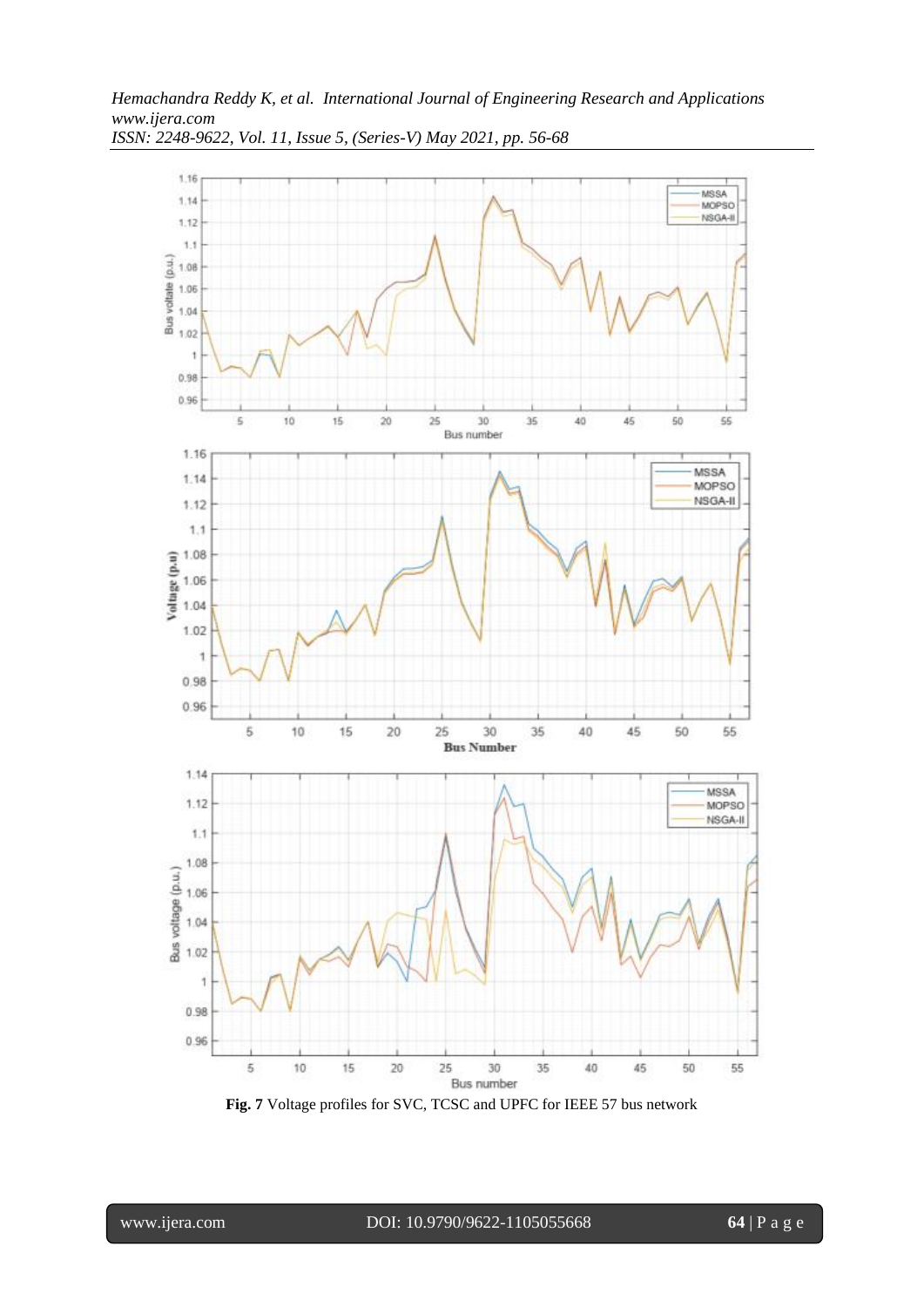*Hemachandra Reddy K, et al. International Journal of Engineering Research and Applications www.ijera.com*

| Table 3: Objective function values with allocation of UPFC |              |                  |            |            |        |        |
|------------------------------------------------------------|--------------|------------------|------------|------------|--------|--------|
| System                                                     | Method       | $Cost$ (\$/Mvar) | <b>MVV</b> | <b>ATC</b> | Line   | Rating |
|                                                            |              |                  | (p.u.)     | (MW)       | number |        |
|                                                            |              |                  |            |            |        |        |
| IEEE 30 bus<br>system                                      | <b>MSSA</b>  | 185.75           | 0.026767   | 17.9383    | 12     | 10     |
|                                                            | <b>MOPSO</b> | 186.24           | 0.022383   | 17.0287    | 35     | 7      |
|                                                            | NSGA-II      | 186.87           | 0.076896   | 17.6587    | 30     | 12     |
| IEEE 57 bus<br>system                                      | <b>MSSA</b>  | 145.16           | 0.158885   | 17.5224    | 34     | 208    |
|                                                            | <b>MOPSO</b> | 145.44           | 0.157122   | 17.4804    | 32     | 206    |
|                                                            | NSGA-II      | 153.80           | 0.118188   | 16.4142    | 34     | 154    |

*ISSN: 2248-9622, Vol. 11, Issue 5, (Series-V) May 2021, pp. 56-68*

# **VIII. CONCLUSION**

In this work the optimal allocation of SVC, TCSC and UPFC were made by optimizing the FACTS device cost and voltage variation together with the ATC into consideration. Here a multiobjective problem has been formulated with network operational constraints along with the FACTS device constraints, such that optimal sizing and placement of various devices considered in the network has been made. The ATC has been considered as one of objective such that the FACTS devices has been placed at feasible locations where it is causing optimal allowable power flow happening in the network. Here, the formulated problem has been proposed to solve using the heuristic MSSA approach, and also its superiority has been tested by other approaches that has been implemented on two test networks namely, 30 and 57 bus systems, respectively. The methodology handled in this work is also found to be scalable for any network of interest.

## **REFERENCES**

- [1]. Root C. The future beckons [electric power industry]. IEEE Power Energ Mag 2006;4(1):24–31.
- [2]. Gaur Dipesh, Mathew Lini. Optimal placement of FACTS devices using optimization techniques: A review. IOP Conference Series: Materials Science and Engineering. IOP Publishing; 2018.
- [3]. Ahmad, Ahmad AL, and Reza Sirjani. "Optimal placement and sizing of multi-type FACTS devices in power systems using metaheuristic optimisation techniques: An updated review." *Ain Shams Engineering Journal* (2019).
- [4]. Van Cutsem, Thierry, and Costas Vournas. *Voltage stability of electric power systems*. Vol. 441. Springer Science & Business Media, 1998.
- [5]. Chakraborty, Kabir, and Abhijit Chakrabarti. *Soft computing techniques in voltage security analysis*. Springer India, 2015.
- [6]. Acha, Enrique, Claudio R. Fuerte-Esquivel, Hugo Ambriz-Perez, and Cesar Angeles-Camacho. *FACTS: modelling and simulation in power networks*. John Wiley & Sons, 2004.
- [7]. Nireekshana, T., G. Kesava Rao, and S. Siva Naga Raju. "Enhancement of ATC with FACTS devices using real-code genetic algorithm." *International Journal of Electrical Power & Energy Systems* 43.1 (2012): 1276-1284.
- [8]. Tadikonda, Poornima Pankajam, J. Srinivasa Rao, and J. Amarnath. "ATC Enhancement with FACTS Devices Considering Reactive Power Flows Using PTDF." *International Journal of Electrical and Computer Engineering* 3.6 (2013): 741.
- [9]. Ou, Yan, and Chanan Singh. "Improvement of total transfer capability using TCSC and SVC." *2001 Power Engineering Society Summer Meeting. Conference Proceedings (Cat. No. 01CH37262)*. Vol. 2. IEEE, 2001.
- [10]. Yadav, Naresh Kumar. "Implementation of FACTS Device for Enhancement of ATC Using PTDF." *International Journal of Computer and Electrical Engineering* 3.3 (2011): 343.
- [11]. Gupta, S. K., Mukhtiar Singh, and Hari Datt Sharma. "Enhancement of ATC using UPFC under Deregulated Environment." *Journal of Power Electronics & Power Systems* 6.1 (2016): 66-72.
- [12]. Nireekshana, T., G. Kesava Rao, and S. Sivanaga Raju. "Available transfer capability enhancement with FACTS using Cat Swarm Optimization." *Ain Shams Engineering Journal* 7.1 (2016): 159-167.
- [13]. Khairuddin, Azhar B., et al. "A novel method for ATC computations in a large-scale power